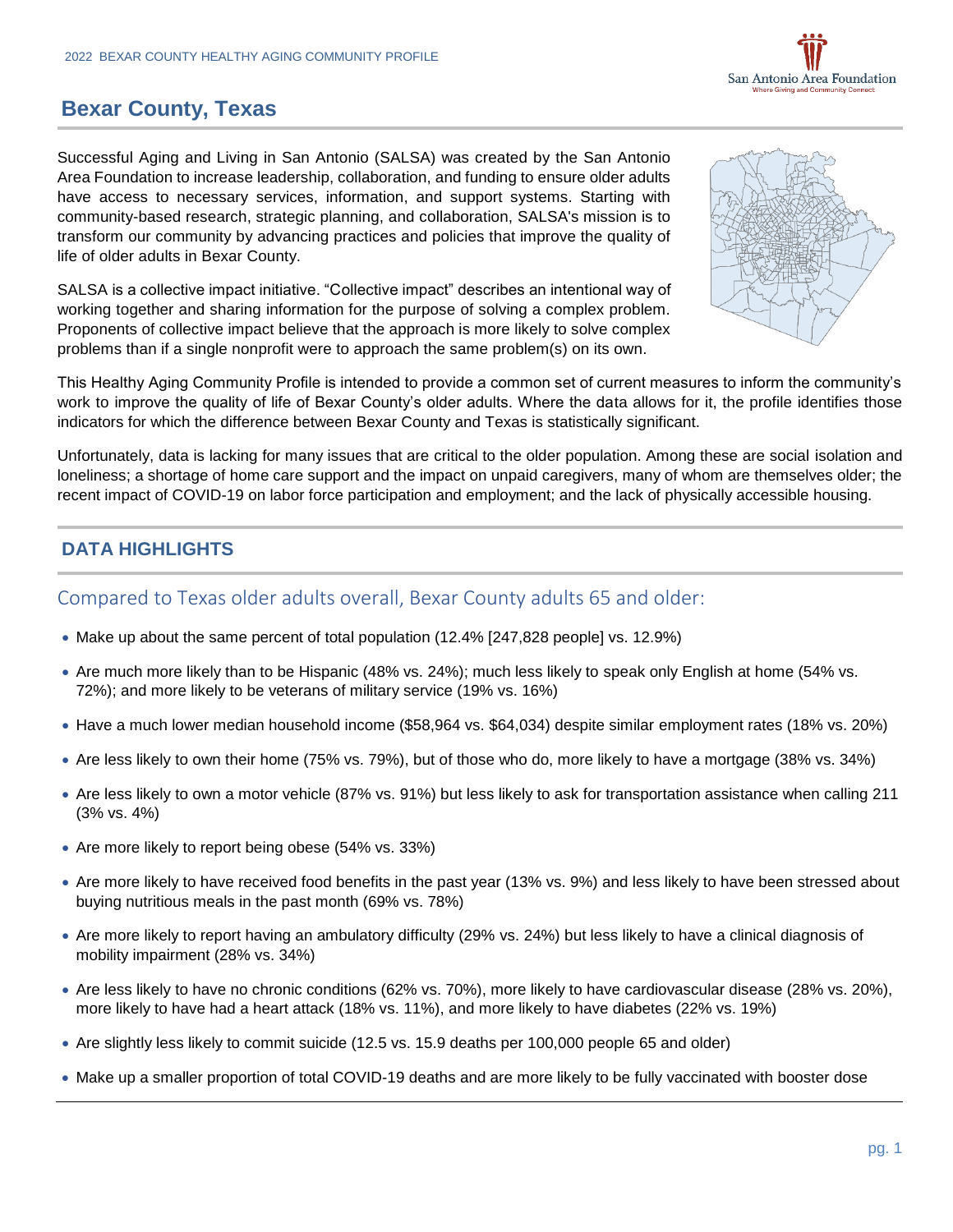| <b>POPULATION CHARACTERISTICS</b>                        | <b>Significantly</b><br>different from | <b>COMMUNITY</b> | <b>STATE</b>    |
|----------------------------------------------------------|----------------------------------------|------------------|-----------------|
|                                                          | <b>STATE RATE</b>                      | <b>ESTIMATE</b>  | <b>ESTIMATE</b> |
| Total county population (all ages)                       | $\star$                                | 2,003,554        | 28,995,881      |
| Population 60 years or older as % of total population    | $\star$                                | 17.5%            | 18.4%           |
| Total population 60 years or older                       | $\star$                                | 349,817          | 5,324,526       |
| Population 65 years or older as % of total population    | $\star$                                | 12.4%            | 12.9%           |
| Total population 65 years or older                       | $\star$                                | 247,828          | 3,738,727       |
| % 65-74 years                                            |                                        | 59.8%            | 60.4%           |
| % 75-84 years                                            |                                        | 28.3%            | 28.9%           |
| % 85 years or older                                      | $\star$                                | 11.9%            | 10.7%           |
| Sex of older population                                  |                                        |                  |                 |
| % 65+ population who are female                          | ٠                                      | 56.9%            | 55.4%           |
| % 85+ population who are female                          |                                        | 65.3%            | 64.2%           |
| Race and ethnicity of the population 65 or older         |                                        |                  |                 |
| % White                                                  | $\star$                                | 42.1%            | 61.9%           |
| % African American                                       | $\star$                                | 6.5%             | 9.5%            |
| % Asian                                                  | $\star$                                | 2.8%             | 4.0%            |
| % Other race                                             | $\star$                                | 7.5%             | 4.6%            |
| % Hispanic/Latino                                        | $\star$                                | 48.0%            | 23.5%           |
| Marital status of the population 65 or older             |                                        |                  |                 |
| % married                                                | $\star$                                | 51.9%            | 56.2%           |
| % divorced/separated                                     | $\star$                                | 19.9%            | 16.4%           |
| % widowed                                                |                                        | 21.7%            | 22.7%           |
| % never married                                          | $\star$                                | 6.4%             | 4.7%            |
| Education of the population 65 or older                  |                                        |                  |                 |
| % with less than high school education                   | $\star$                                | 21.7%            | 19.5%           |
| % with high school or some college                       |                                        | 46.1%            | 47.2%           |
| % with college degree                                    | $\star$                                | 13.5%            | 16.2%           |
| % with graduate or professional degree                   | $\star$                                | 12.2%            | 11.2%           |
| % of 65+ population who speak only English at home       | $\star$                                | 54.3%            | 72.8%           |
| % of 65+ population who are veterans of military service | $\star$                                | 19.2%            | 15.9%           |
|                                                          |                                        |                  |                 |

| <b>Significantly</b><br>different from<br><b>STATE RATE</b> | <b>COMMUNITY</b><br><b>ESTIMATE</b> | <b>STATE</b><br><b>ESTIMATE</b> |
|-------------------------------------------------------------|-------------------------------------|---------------------------------|
|                                                             |                                     |                                 |
| $\star$                                                     | 35.2                                | 36.1                            |
| $\star$                                                     | 32.9                                | 34.1                            |
| $\star$                                                     | 78.9                                | 79.2                            |
| $\star$                                                     | 4.211.5                             | 4,298.8                         |
|                                                             |                                     |                                 |
|                                                             | 77.5%                               | 73.9%                           |
|                                                             | 31.0%                               | 34.4%                           |
|                                                             |                                     |                                 |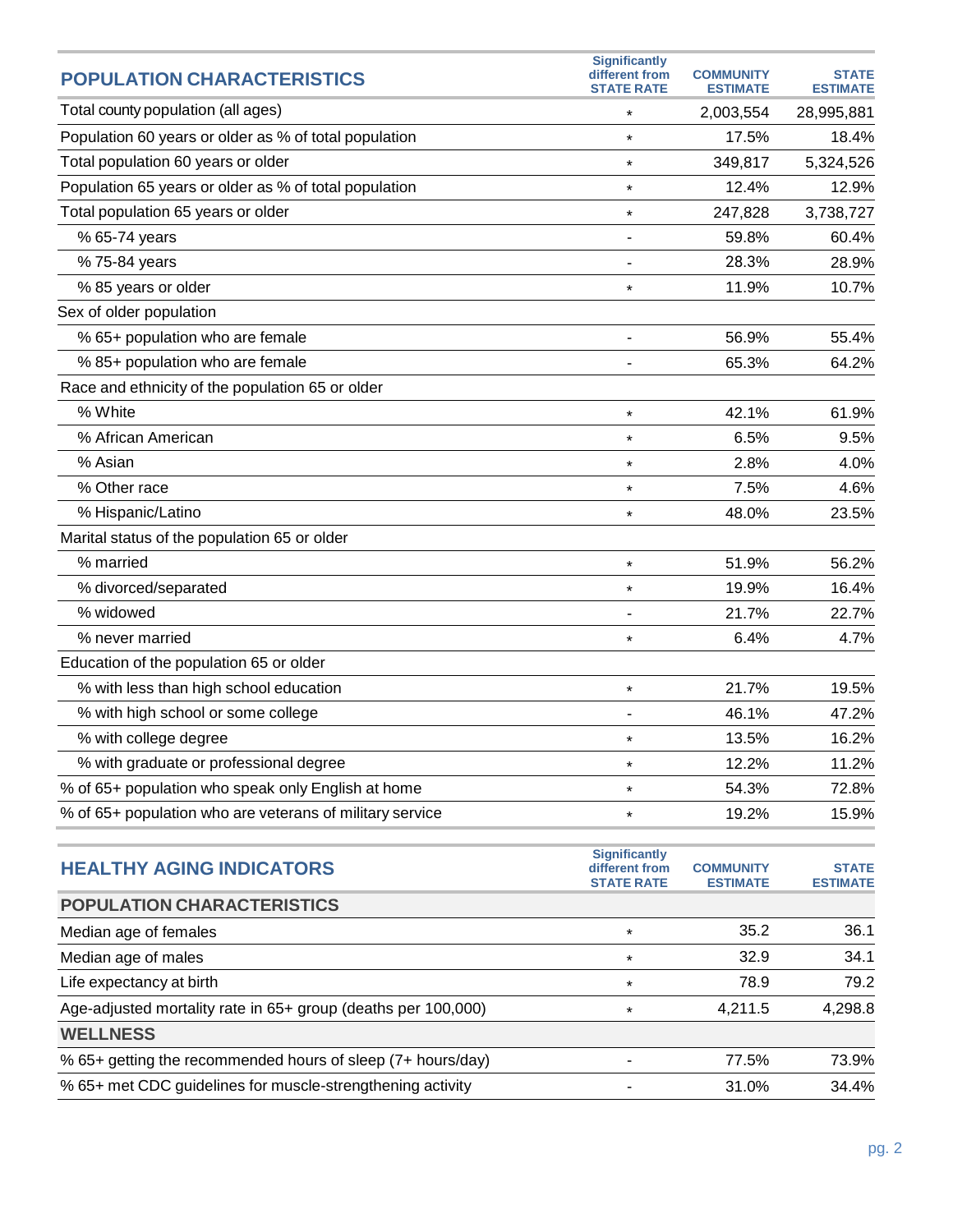| <b>HEALTHY AGING INDICATORS</b>                                            | <b>Significantly</b><br>different from<br><b>STATE RATE</b> | <b>COMMUNITY</b><br><b>ESTIMATE</b> | <b>STATE</b><br><b>ESTIMATE</b> |
|----------------------------------------------------------------------------|-------------------------------------------------------------|-------------------------------------|---------------------------------|
| % 65+ met CDC guidelines for aerobic physical activity                     | -                                                           | 74.5%                               | 67.3%                           |
| % 65+ with fair or poor health status                                      |                                                             | 20.1%                               | 23.9%                           |
| <b>FALLS</b>                                                               |                                                             |                                     |                                 |
| % 65+ who fell within last year                                            |                                                             | 16.1%                               | 28.6%                           |
| <b>PREVENTION</b>                                                          |                                                             |                                     |                                 |
| % 65+ with physical exam/check-up in last year                             | ۰                                                           | 90.9%                               | 91.6%                           |
| % 65+ with flu shot in last year                                           |                                                             | 65.6%                               | 64.5%                           |
| % 65+ ever had pneumonia vaccine                                           |                                                             | 72.6%                               | 70.8%                           |
| % 65+ with preventive cancer screenings in last year                       |                                                             | 100.0%                              | 97.1%                           |
| <b>NUTRITION &amp; DIET</b>                                                |                                                             |                                     |                                 |
| % 65+ with five or more servings of fruit or vegetables per day            |                                                             | 16.5%                               | 16.0%                           |
| % 65+ with poor supermarket access (1 mile if urban and 10 miles if rural) |                                                             | 36.0%                               | 33.5%                           |
| % 65+ stressed about buying nutritious meals in last month                 |                                                             | 69.2%                               | 77.8%                           |
| % 65+ self-reported obese                                                  | $\star$                                                     | 54.0%                               | 32.8%                           |
| % 65+ ever told their cholesterol was high                                 |                                                             | 56.4%                               | 56.4%                           |
| % 65+ with cholesterol screening in last five years                        |                                                             | 94.7%                               | 96.7%                           |
| <b>ORAL HEALTH</b>                                                         |                                                             |                                     |                                 |
| % 65+ with annual dental exam                                              |                                                             | 65.9%                               | 59.3%                           |
| # of dentists per 100,000 persons (all ages)                               |                                                             | 54.7                                | 48.7                            |
| % 65+ with loss of 6 or more teeth (but not all)                           |                                                             | 20.0%                               | 18.4%                           |
| <b>CHRONIC DISEASE</b>                                                     |                                                             |                                     |                                 |
| % 65+ who have dementia                                                    |                                                             | 10.4%                               | 10.5%                           |
| % 65+ who have cancer (women only)                                         |                                                             | 8.6%                                | 10.9%                           |
| % 65+ who have chronic obstructive pulmonary disease                       |                                                             | 15.8%                               | 16.9%                           |
| % 65+ who have congestive heart failure                                    |                                                             | 16.2%                               | 19.7%                           |
| % 65+ who have diabetes                                                    |                                                             | 22.4%                               | 18.7%                           |
| % 65+ ever had a heart attack                                              |                                                             | 18.1%                               | 11.3%                           |
| % 65+ who have rheumatoid arthritis                                        |                                                             | 3.9%                                | 3.8%                            |
| % 65+ with cardiovascular disease                                          |                                                             | 27.9%                               | 20.4%                           |
| 65+ with stroke per 1,000 member-years**                                   |                                                             | 81.4                                | 94.3                            |
| % 65+ who have two or more comorbidities                                   |                                                             | 23.4%                               | 21.8%                           |
| % 65+ who have no chronic conditions                                       |                                                             | 62.0%                               | 70.2%                           |
| <b>BEHAVIORAL AND MENTAL HEALTH</b>                                        |                                                             |                                     |                                 |
| Drug overdose deaths per 100,000 (all ages)                                |                                                             | 12                                  | 9.5                             |
| % 65+ who are current smokers                                              |                                                             | 5.5%                                | 8.3%                            |
| % 65+ with inadequate sleep (less than 7 hours/day)                        |                                                             | 22.5%                               | 26.1%                           |
| % 65+ screened for depression                                              |                                                             | 12.0%                               | 8.0%                            |
| % 65+ ever been told they have a form of depression                        |                                                             | 18.6%                               | 17.7%                           |
| % 65+ with serious mental illness                                          |                                                             | 1.5%                                | 2.6%                            |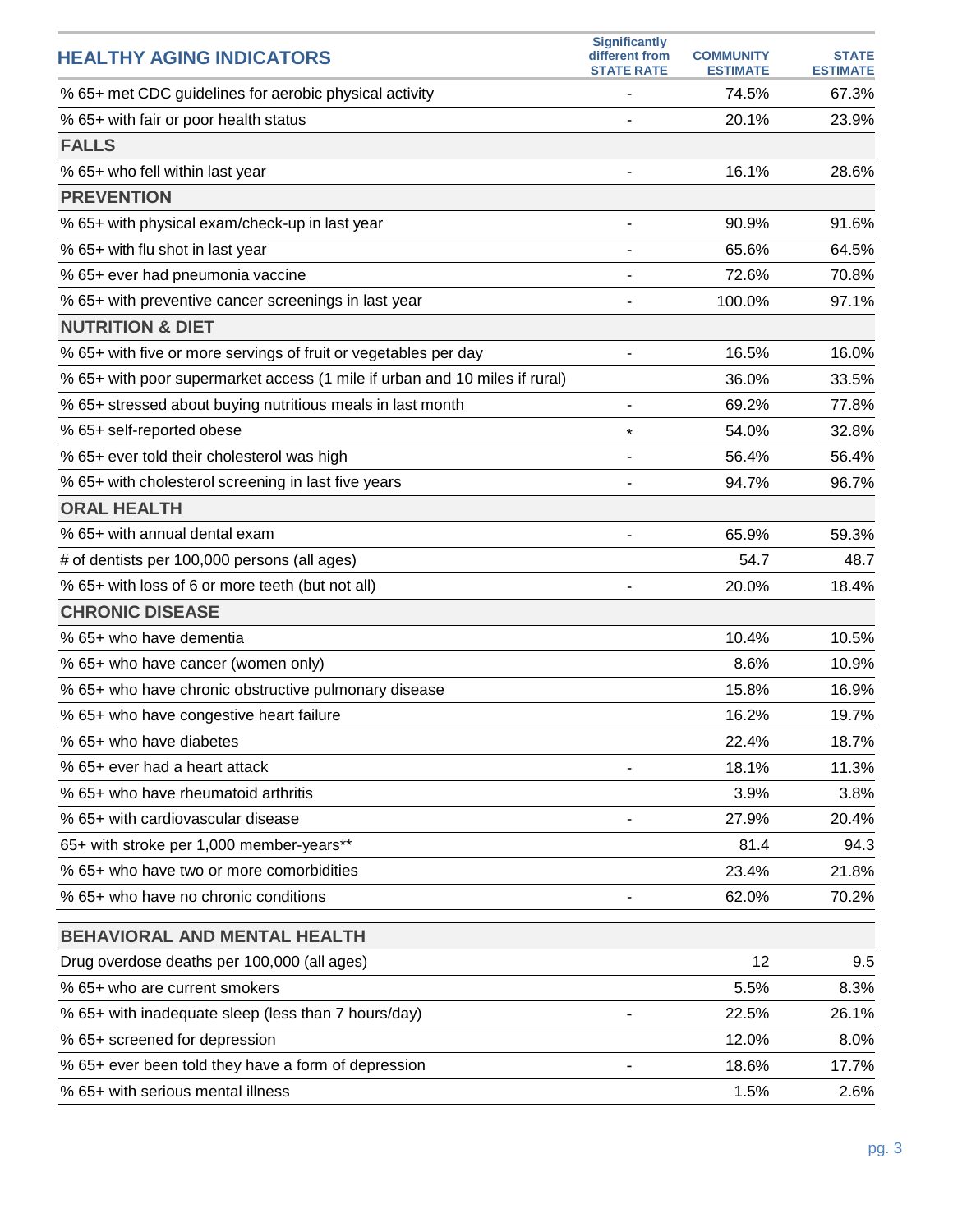| <b>HEALTHY AGING INDICATORS</b>                                          | <b>Significantly</b><br>different from<br><b>STATE RATE</b> | <b>COMMUNITY</b><br><b>ESTIMATE</b> | <b>STATE</b><br><b>ESTIMATE</b> |
|--------------------------------------------------------------------------|-------------------------------------------------------------|-------------------------------------|---------------------------------|
| <b>LIVING WITH A DISABILITY</b>                                          |                                                             |                                     |                                 |
| % 65+ with self-reported hearing difficulty                              |                                                             | 16.1%                               | 14.9%                           |
| % 65+ with clinical diagnosis of deafness or hearing impairment          |                                                             | 15.1%                               | 17.0%                           |
| % 65+ with self-reported vision difficulty                               | $\star$                                                     | 9.4%                                | 7.3%                            |
| % 65+ with clinical diagnosis of blindness or visual impairment          |                                                             | 7.0%                                | 9.8%                            |
| % 65+ with self-reported cognition difficulty                            | $\star$                                                     | 10.6%                               | 9.0%                            |
| % 65+ with self-reported ambulatory difficulty                           | $\star$                                                     | 28.9%                               | 23.6%                           |
| % 65+ with clinical diagnosis of mobility impairment                     |                                                             | 28.1%                               | 33.7%                           |
| % 65+ with self-reported self-care difficulty                            |                                                             | 9.2%                                | 8.4%                            |
| % 65+ with self-reported independent living difficulty                   | $\star$                                                     | 17.3%                               | 14.9%                           |
| % 65+ saying poor health hindered usual activities 5+ days of past month |                                                             | 10.2%                               | 11.9%                           |
| <b>CAREGIVING</b>                                                        |                                                             |                                     |                                 |
| # of memory cafes                                                        |                                                             | 1                                   | 32                              |
| % of 65+ who provide care to a family/friend in last month               |                                                             | 23.0%                               | 22.8%                           |
| % age 30 and older who live with their own grandchildren                 | $\star$                                                     | 4.9%                                | 4.5%                            |
| % of those grandparents raising their own grandchildren                  |                                                             | 33.3%                               | 35.6%                           |
| <b>ACCESS TO CARE</b>                                                    |                                                             |                                     |                                 |
| % 65+ with a regular doctor                                              |                                                             | 90.9%                               | 90.9%                           |
| Home health agencies per 100,000 people of all ages                      |                                                             | 4.2                                 | 7.2                             |
| % of Community Health Center patients 65+                                |                                                             | 4.4%                                | 7.8%                            |
| Adult day health centers per 100,000 people aged 18+                     |                                                             | .07                                 | .03                             |
| Hospice agencies per 100,000 people of all ages                          |                                                             | 5.0                                 | 2.9                             |
| <b>SERVICE UTILIZATION</b>                                               |                                                             |                                     |                                 |
| Physician visits per year per 1,000 member years** for 65+               |                                                             | 18                                  | 17                              |
| Emergency room visits per 1,000 member years** 65+                       |                                                             | 290                                 | 374                             |
| % 65+ with health problems that require special equipment                |                                                             | 72.1%                               | 79.6%                           |
| Acute inpatient stays per 1,000 member years** for 65+                   |                                                             | 129                                 | 161                             |
| % Medicare inpatient hospital readmission (as % of admissions)           |                                                             | 13.0%                               | 14.0%                           |
| Observation stays per 1,000 member years** for 65+                       |                                                             | 79                                  | 151                             |
| Preventable hospital stays per 100,000 Medicare enrollees                |                                                             | 3,867                               | 4,793                           |
| <b>COMMUNITY</b>                                                         |                                                             |                                     |                                 |
| Senior centers per 100,000 people aged 65+                               |                                                             | 7.1                                 |                                 |
| Public libraries per 100,000 people of all ages                          |                                                             | 1.6                                 |                                 |
| YMCA senior programs per 100,000 people aged 65+                         |                                                             | 4.4                                 |                                 |
| % in county with access to broadband (all ages)                          | $\star$                                                     | 85.2%                               | 86.3%                           |
| % 65+ who used Internet in last month                                    |                                                             | 40.6%                               | 40.2%                           |
| Voter participation rate in 2020 election (age 18+)                      |                                                             | 64.8%                               | 66.7%                           |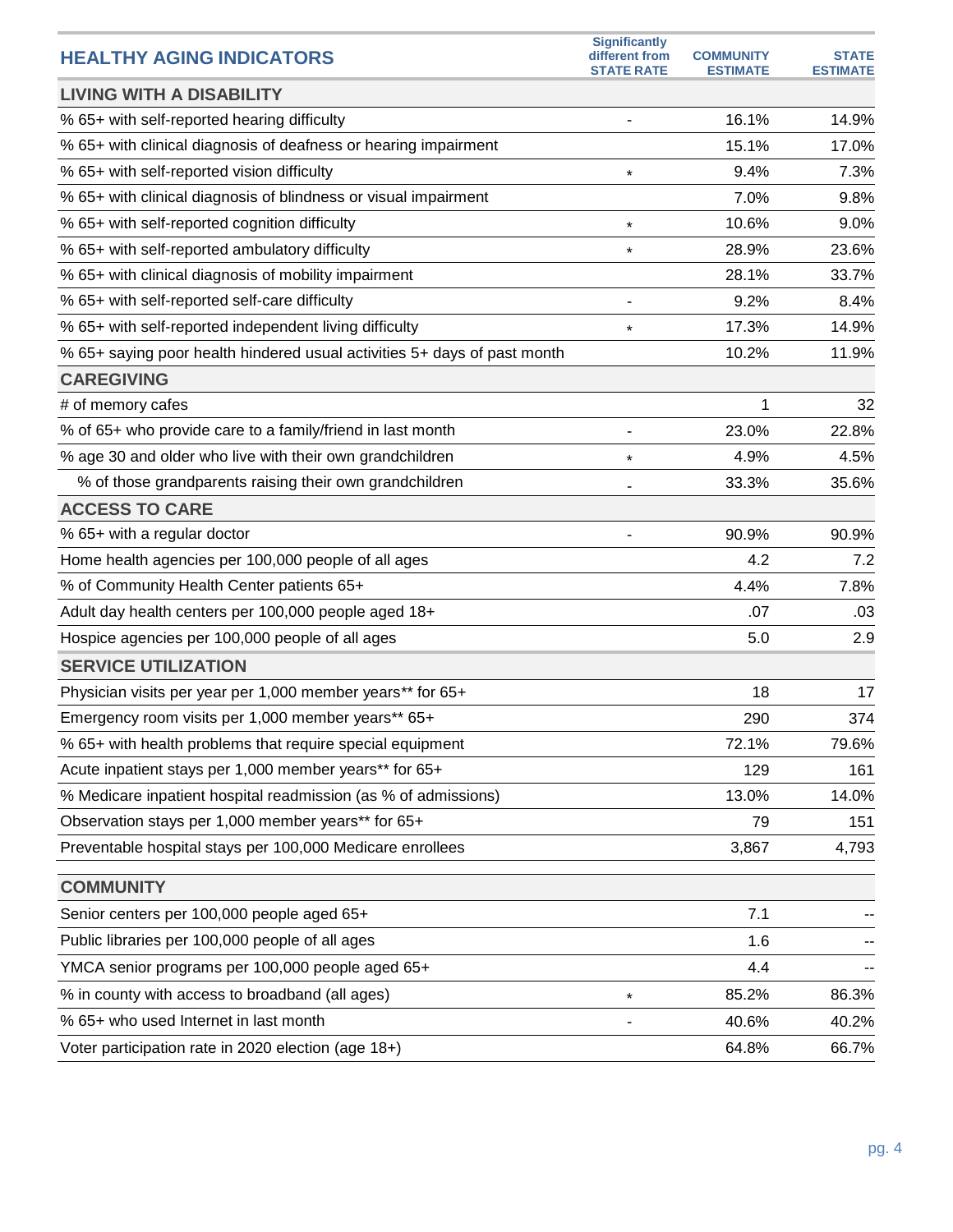| <b>HEALTHY AGING INDICATORS</b>                                            | <b>Significantly</b><br>different from | <b>COMMUNITY</b> | <b>STATE</b>    |
|----------------------------------------------------------------------------|----------------------------------------|------------------|-----------------|
| <b>SAFETY &amp; CRIME</b>                                                  | <b>STATE RATE</b>                      | <b>ESTIMATE</b>  | <b>ESTIMATE</b> |
| Age-adjusted homicide rate (deaths per 100,000 people of all ages)         | $\star$                                | 9.4              | 7.6             |
| Age-adjusted firearm fatality rate (deaths per 100,000 people of all ages) |                                        | 13.8             | 14.2            |
| Age-adjusted 65+ suicide rate (deaths per 100,000 people 65+)              |                                        | 12.5             | 15.9            |
| <b>TRANSPORTATION</b>                                                      |                                        |                  |                 |
| % 65+ who own a motor vehicle                                              | $\star$                                | 86.7%            | 90.6%           |
| Fatal crashes involving adult age 60+ (crashes per 100,000 adults age 60+) |                                        | 12.0             | 14.5            |
| % 65+ needs from United Way 211 calls that were for transportation         |                                        | 2.8%             | 4.2%            |
| <b>HOUSING</b>                                                             |                                        |                  |                 |
| % 65+ population who live alone                                            |                                        | 23.1%            | 22.6%           |
| Average household size (all ages)                                          | $\star$                                | 3.0              | 2.8             |
| Median house value (all ages)                                              | $\star$                                | \$185,900        | \$200,400       |
| % 60+ own home                                                             | $\star$                                | 75.1%            | 78.5%           |
| % 60+ homeowners who have mortgage                                         | $\star$                                | 38.3%            | 33.8%           |
| % 65+ renter households spend >35% of income on housing                    |                                        | 45.7%            | 46.7%           |
| % 65+ owner households spend >35% of income on housing                     |                                        | 17.2%            | 16.3%           |
| % 65+ moved within same county in last year                                | $\star$                                | 4.9%             | 3.5%            |
| % 65+ moved from different county in last year                             | $\star$                                | 0.9%             | 1.7%            |
| % 65+ moved from different state in last year                              | -                                      | 1.3%             | 0.9%            |
| Assisted living sites per 100,000 people of all ages                       |                                        | 7.7              | 5.4             |
| % of housing units that are vacant                                         | $\star$                                | 8.3%             | 11.5%           |
| <b>ECONOMIC</b>                                                            |                                        |                  |                 |
| % 60+ receiving food benefits in last year                                 | $\star$                                | 13.1%            | 9.4%            |
| % 65+ employed in last year                                                | $\star$                                | 18.3%            | 19.6%           |
| % 65+ with income below the poverty line in last year                      | $\star$                                | 12.1%            | 10.6%           |
| Median household income (all ages)                                         | $\star$                                | \$58,964         | \$64,034        |
| % 65+ households with annual income $<$ \$20,000                           | $\star$                                | 23.1%            | 20.7%           |
| % 65+ households with annual income \$20,000-\$49,999                      |                                        | 28.0%            | 30.2%           |
| % 65+ households with annual income \$50,000-\$99,999                      | $\star$                                | 30.7%            | 28.4%           |
| % 65+ households with annual income \$100,000+                             | *                                      | 18.1%            | 20.7%           |
| <b>COST OF LIVING (per year)</b>                                           |                                        |                  |                 |
| Housing, Health Care, Transportation, Food, & Essentials costs             |                                        |                  |                 |
| Single, homeowner without mortgage, good health                            |                                        | \$20,172         | \$21,504        |
| Single, renter, good health                                                |                                        | \$25,164         | \$25,548        |
| Couple, homeowner without mortgage, good health                            |                                        | \$30,864         | \$32,664        |
| Couple, renter, good health                                                |                                        | \$35,856         | \$36,708        |
| <b>COVID</b>                                                               |                                        |                  |                 |
| % 65+ fully vaccinated against COVID-19 with booster dose                  |                                        | 59%              | 54%             |
| Percent of COVID-19 deaths that were among people 60+                      |                                        | 71%              | 76%             |